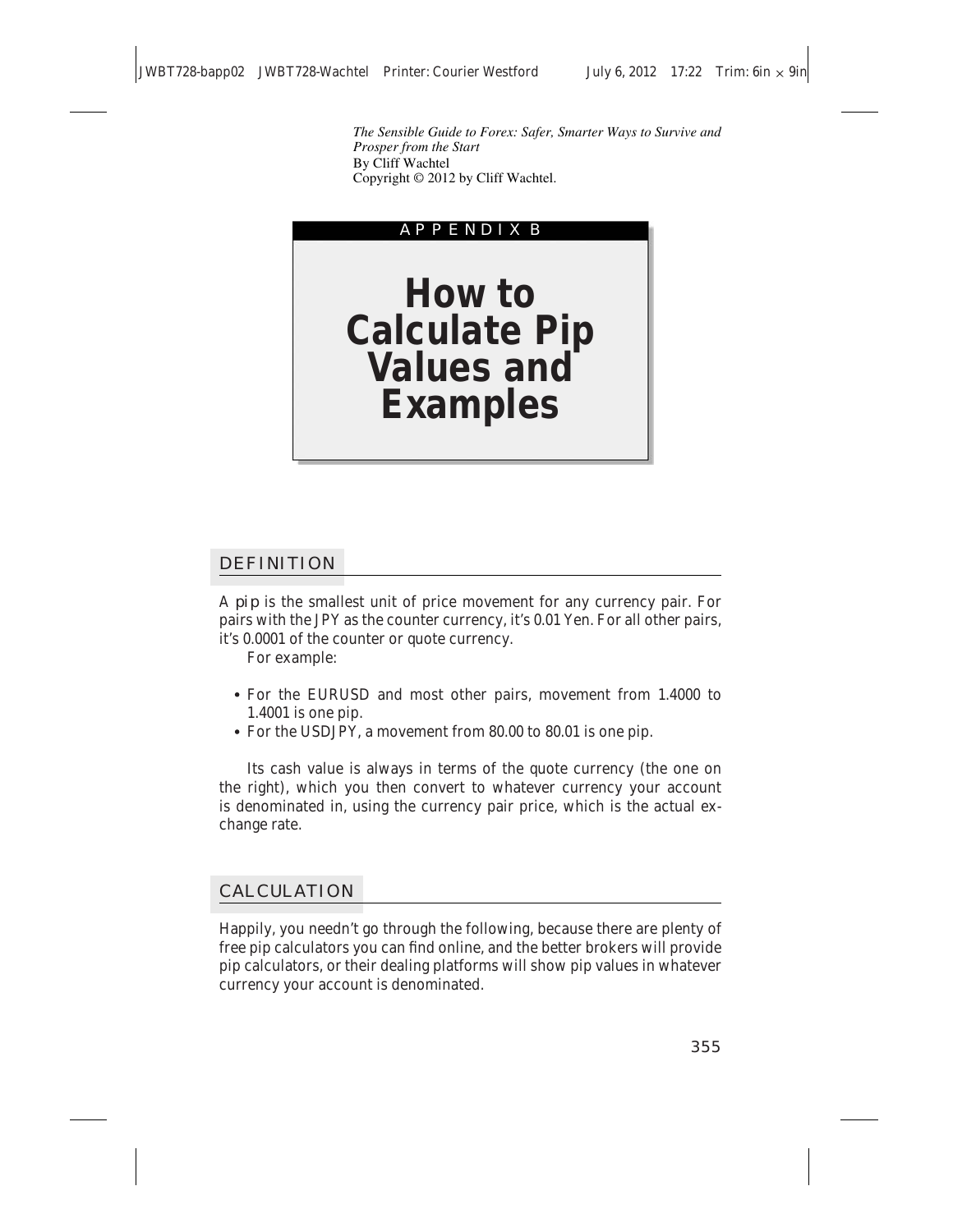Still, just so you know, here's the calculation.

The basic formula for calculating a pip value (in the quote or counter currency—the one on the right):

- Pip value per lot equals 1 pip (0.0001 for most currency pairs, or 0.01 if the JPY is the counter currency)
- Divided by the exchange rate or current price of the pair
- Times lot size (in base currency)

Or,

- (1 pip/exchange rate or price of the pair)
	- $\times$  lot size [in base currency—the one on the left]
	- $=$  pip value in the quote currency [the one on the right]

You'll then need to convert the result into the currency in which your account is denominated if that is different from the base currency. (This will all become clear in the following examples.)

Note that a standard lot size is 100,000 units of the *base* currency (the one on the left). Most online retail brokers offer mini accounts in lot sizes of 10,000 units, and micro accounts in lot sizes of 1,000 units.

# EXAMPLE: EURUSD

Assuming a standard 100,000 lot size, and EURUSD price of 1.4000, account denominated in USD:

> $(0.0001/1.4000) \times 100,000 = $7.14$  pip for a standard lot  $(S0.74$ /pip for a mini lot,  $S0.074$ /pip for a micro lot)

If you are trading 3 lots, each pip would be worth 3 times that amount. If your account is denominated in USD, you'd be finished.

If it is in EUR or JPY, then you'd need to convert the \$7.14 into that currency.

For example, if the account is denominated in EUR, then:

 $$7.14 \times 1.4000$  dollars per Euro =  $$10.00$ /pip/standard lot.

 $€1.00$ /pip/mini lot,  $€0.1000$  per micro lot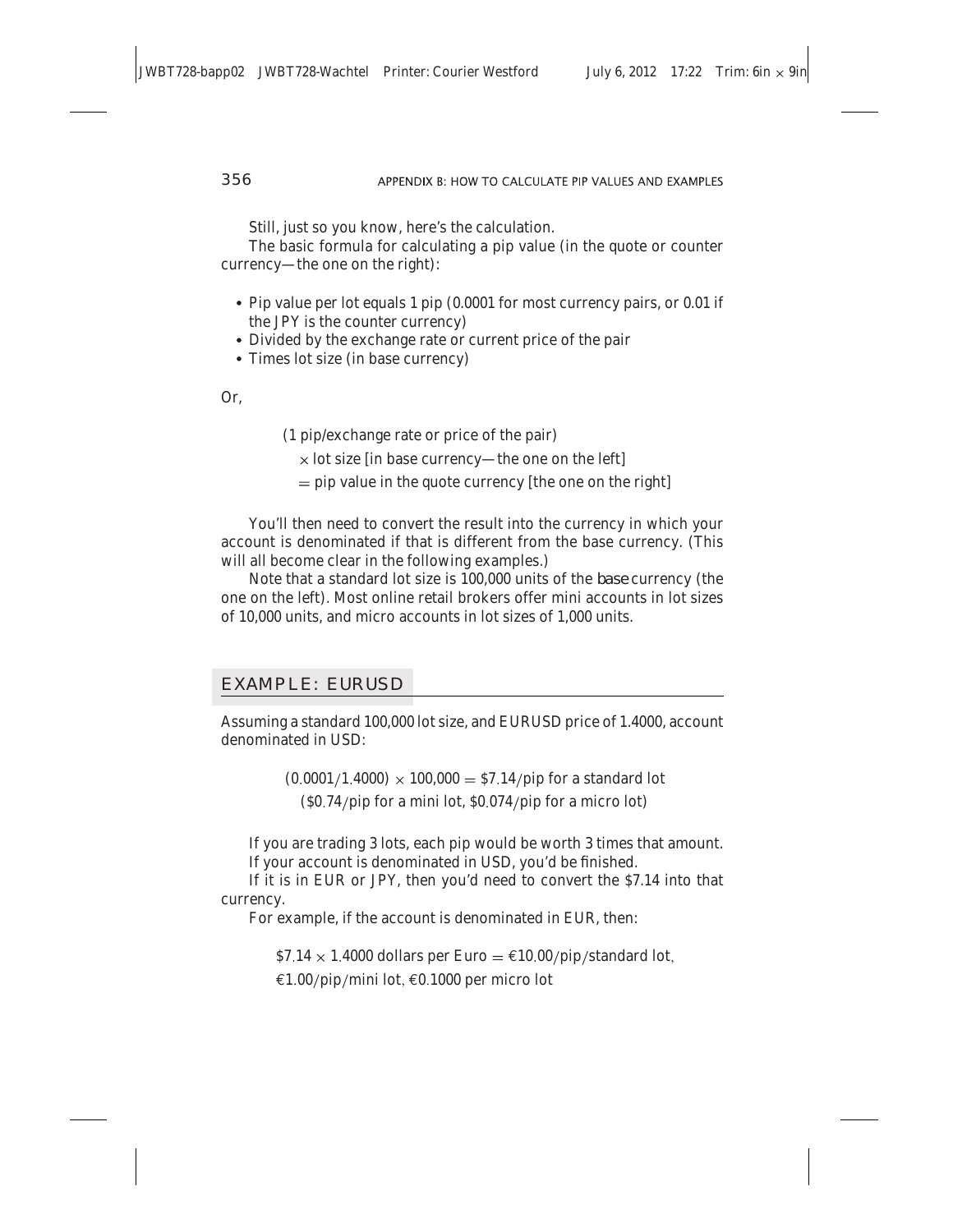### HANDY RULE OF TENS

When the account is denominated in the base currency, pip values are in units of 10 (except when the JPY is the counter or quote currency).

This illustrates how, when the account is denominated in the base currency, the pip value is:

- Standard (100,000 lots base currency): 10 units of the currency in which your account is denominated.
- Mini (10,000 lots base currency): 1 unit of the currency in which your account is denominated.
- Micro (1,000 lots base currency): 0.10 units of the currency in which your account is denominated.

For instance:

In the earlier EURUSD example, if the account is denominated in Euros, then each pip would be worth  $\epsilon$ 10 for a standard lot size,  $\epsilon$ 1 for a mini lot, and €0.1 for a micro lot.

With any currency pair in which the USD is the base currency (with the majors, that only happens with the USDJPY and USDCAD), the pip value of the USDCAD in a USD-denominated account would be \$10 per standard lot, \$1.00 for a mini lot, and \$0.1000 for a micro lot.

This rule is handy for those who trade the major pairs with EUR or GBP denominated accounts, because these are usually the base currencies. The EUR takes precedence over all others as the base currency, followed by the GBP. Thus the EURGBP is the only major pair with the GBP as the quote or counter currency.

#### EXAMPLE USDCAD

Assuming a standard 100,000 lot size, and USDCAD price of 1.01935, denominated in USD:

 $(0.0001/1.01935) * 100,000 = 10.1935 \text{ CAD }$ 

Divide that value by the 1.01935, and you get \$10/pip for a standard lot size, \$1 for a mini, and \$0.10 for a micro account.